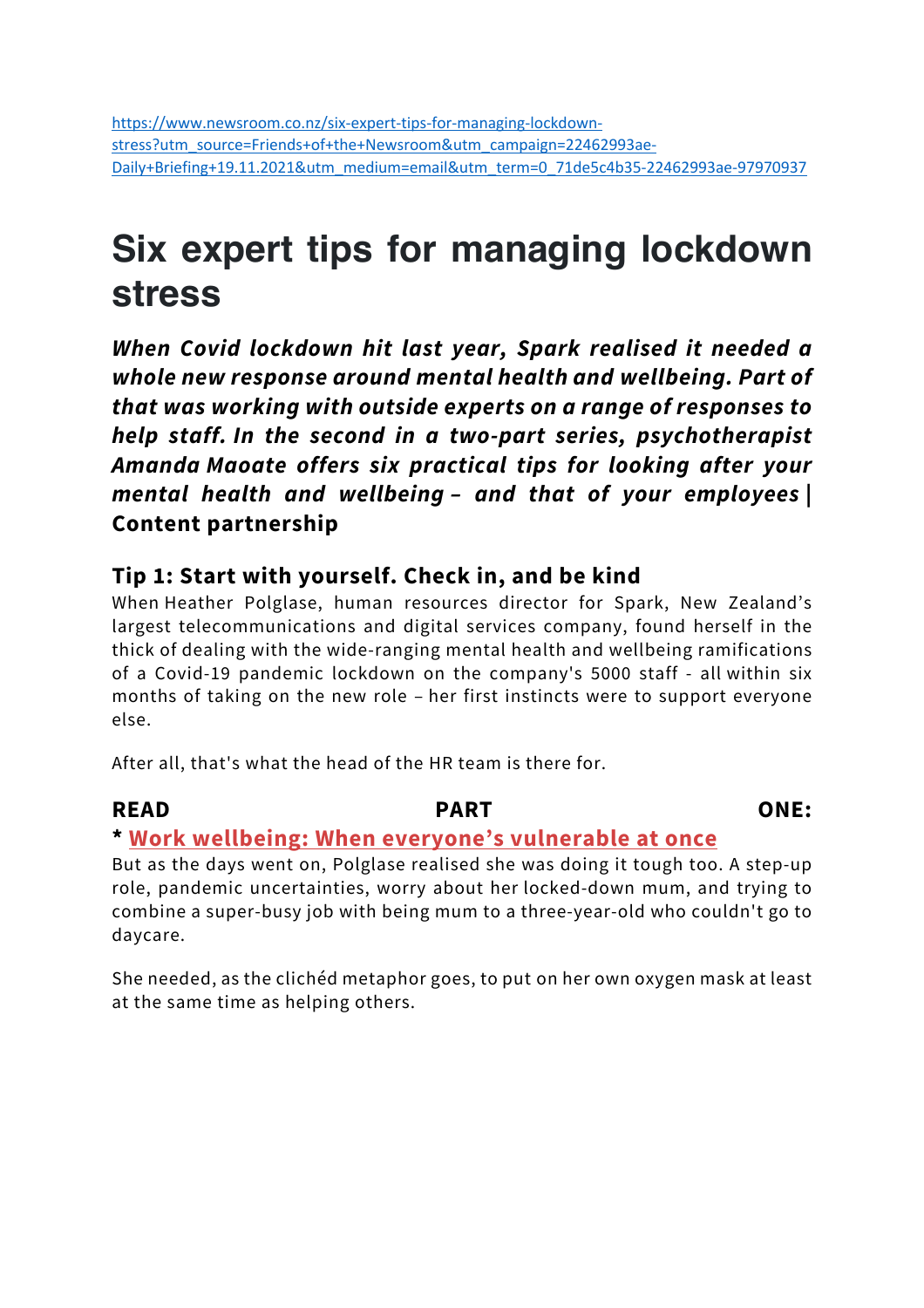

Spark's HR director Heather Polglase had a tough new job - and a three-year-old daughter at home. Photo: Supplied

And that's a lesson many of us need to learn, says Amanda Maoate, executive coach and registered psychotherapist working with Spark on its new mental health and wellbeing strategy.

"There's a strong theme of people being hard on themselves during the pandemic," Maoate says. It might take the shape of feeling bad because you aren't as productive as you normally are, or because you are tired or unmotivated. It might be worrying about not sleeping well, or drinking one too many glasses of wine at night. Or it might just be forgetting to think about your needs at all.

"People need to get a lot better at checking in on themselves," she says. "Ask yourself 'How am I going?' and if that means you have to take a day off to refuel, then do it.

"We have to learn that when we live in uncertain times, stress levels go up and our brain does not function the same way it normally does. But that doesn't mean it's always going to be like this."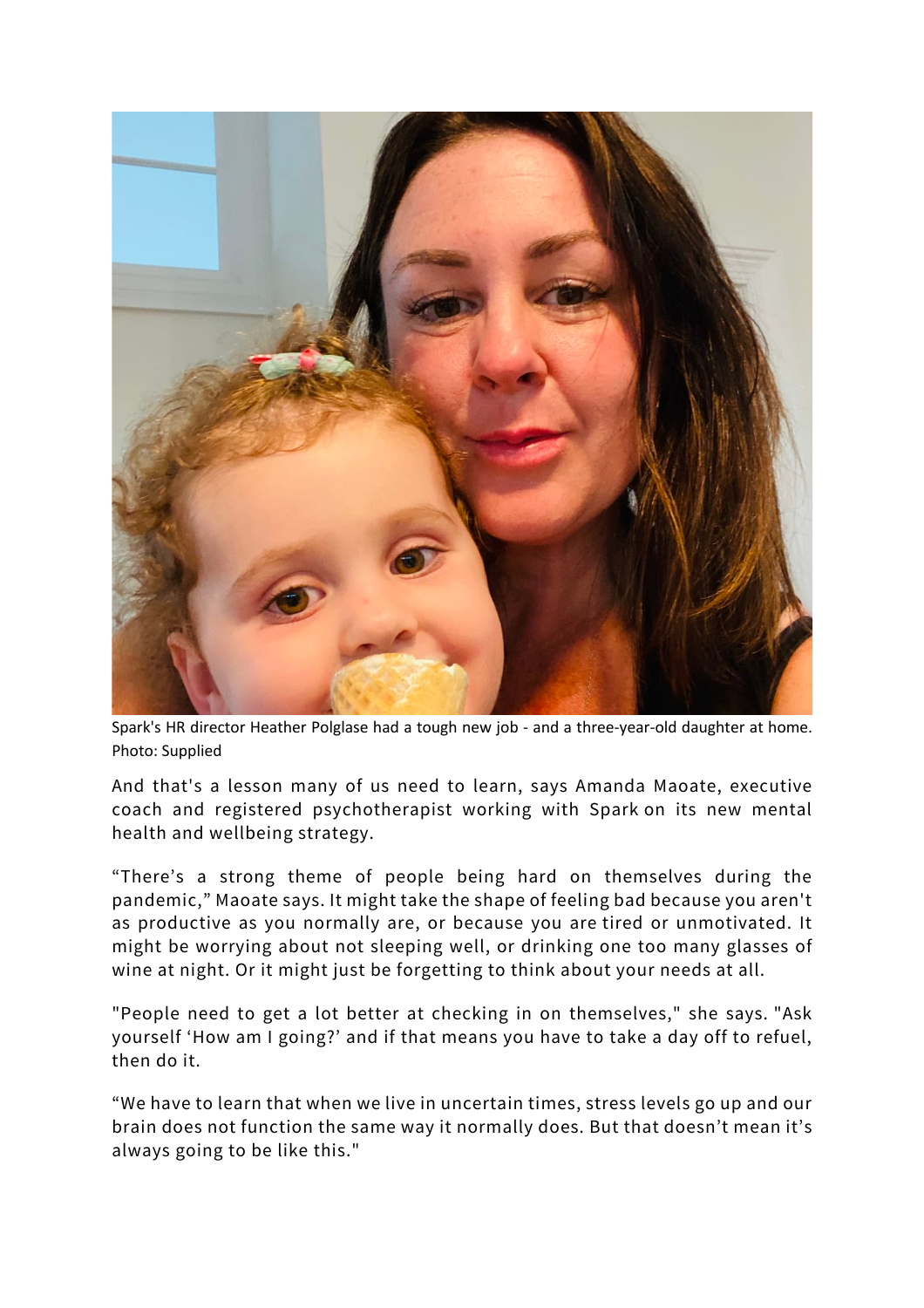So how do we change our own state of mind? How do we become more comfortable with the uncertainty?

Maoate suggests people conduct a regular stocktake of their own wellbeing. "Think: 'How am I feeling today?' And then step back from it and acknowledge how you are.

"You might realise, 'I am under the weather today', so then you can have a bit of a plan around what you need."

It might be as easy as having two coffees instead of one, or having a chat to your mum or a good friend, or you might need a bit more formal or structured intervention.

Maoate says it's easy to think that a brisk walk or a healthy meal is the answer, but that's only part of the picture.

"I think with wellbeing, that people are getting better at recognising the important part that nutrition and exercise play. But there's a whole other part to wellbeing which is the psychology and the neurology around it – asking ourselves how we are feeling and being able to tap into that is a good first step.



Amanda Maoate recommends a regular stocktake of your mental health and wellbeing. Photo: Supplied

"It's about really dialling up the connection between how we perform and the brain science behind our performance."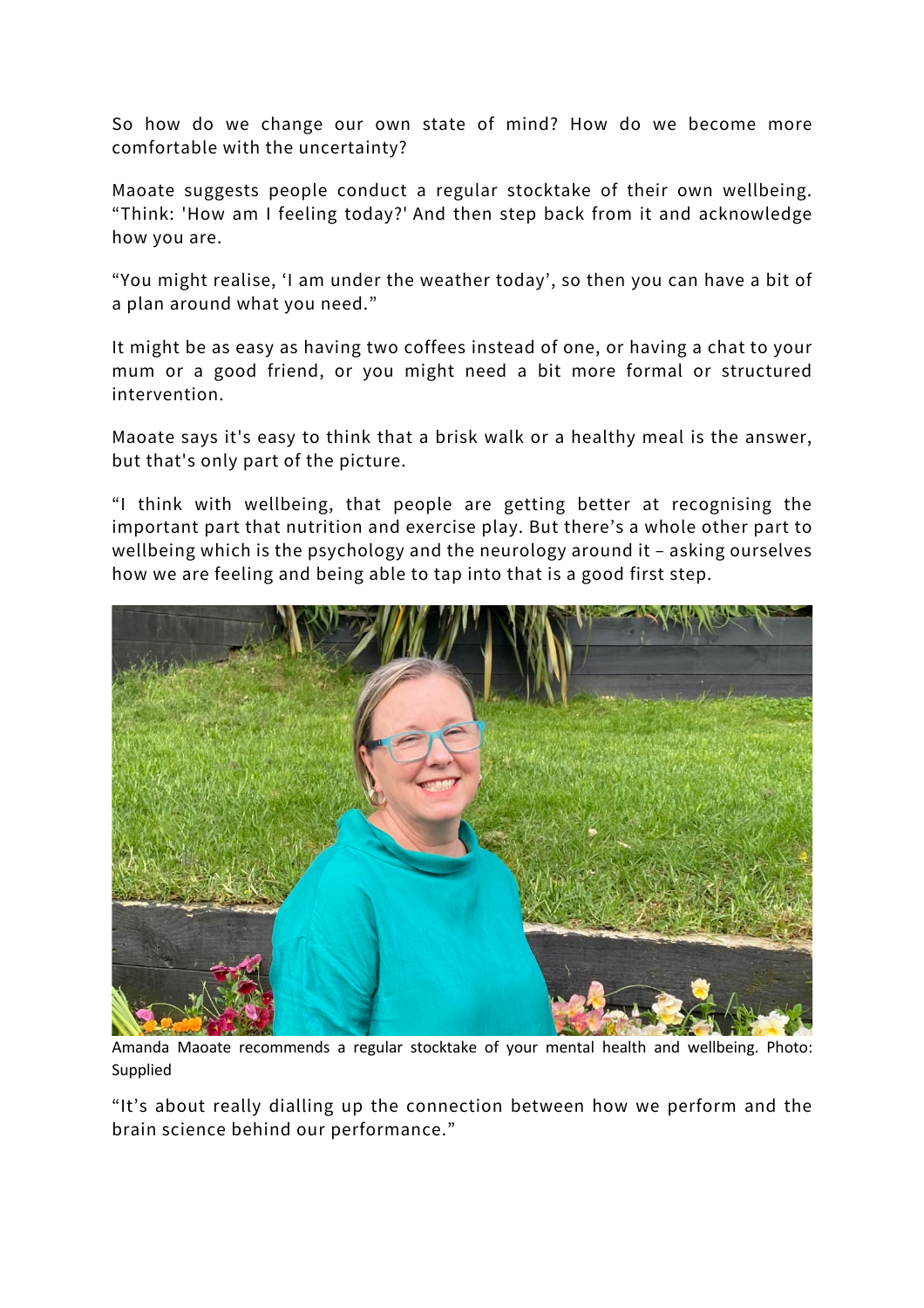Listening to your feelings, and implementing strategies around how you feel is important, Maoate says. And at the very least, be kind to yourself.

## **Tip 2: Find out what's going on for others**

Whether you are the owner of a small business or a manager at a big corporate organisation, you need to start having wellbeing conversations - or identifying the people within your organisation who can have those conversations, Maoate says.

Companies need to get beyond the 'How are you doing?' 'I'm okay' type exchange, particularly if they have concerns about people in their team.

"Start being curious. You might say, for example, 'Hey we realise things are really tough at the moment, so I want to find out what's going on for you. Do you have support people, or are you aware of what support is available?' It's about reaching out and offering some possibilities and pathways."

And then it's important to follow up. "You might say, 'I'd really like to catch up again next week to see where you've got to'. Or, for example, if you find out they are struggling and you discuss them going to see their GP, you might say, 'Cool, How about we talk again after that, see how it went?'"

### **Tip 3: Bad sleep matters**

Sleep is a huge problem for a lot of people at the moment, Maoate says. It might be finding it hard to get to sleep, waking up often at night, or having weird dreams.

Sleep is often a symptom of a bigger picture, but the issue has been exacerbated over the last few months by the fact that for many people, office and bedroom are the same place these days.

Still, there are tools and strategies that can help, Maoate says, particularly around developing a nightly bedtime routine.

"It's about dealing with the underlying stuff, but it's also about rewiring and retraining your brain so when you go into your room, your brain isn't confused about what the room is for. And it's about creating regular times for sleeping and waking up, and a routine - it could be a shower and pyjamas and a chamomile tea and blackout curtains, whatever works."

## **Tip 4: Feeling unmotivated is normal**

Maoate says tiredness and lack of motivation can sometimes have nothing to do with the amount of sleep you are getting. "We've been in a long race and it's uncertain when that race is going to end, and that's tiring."

One piece of advice is to concentrate your energy on the things you have control over and try to ignore the things which you can't do anything about.